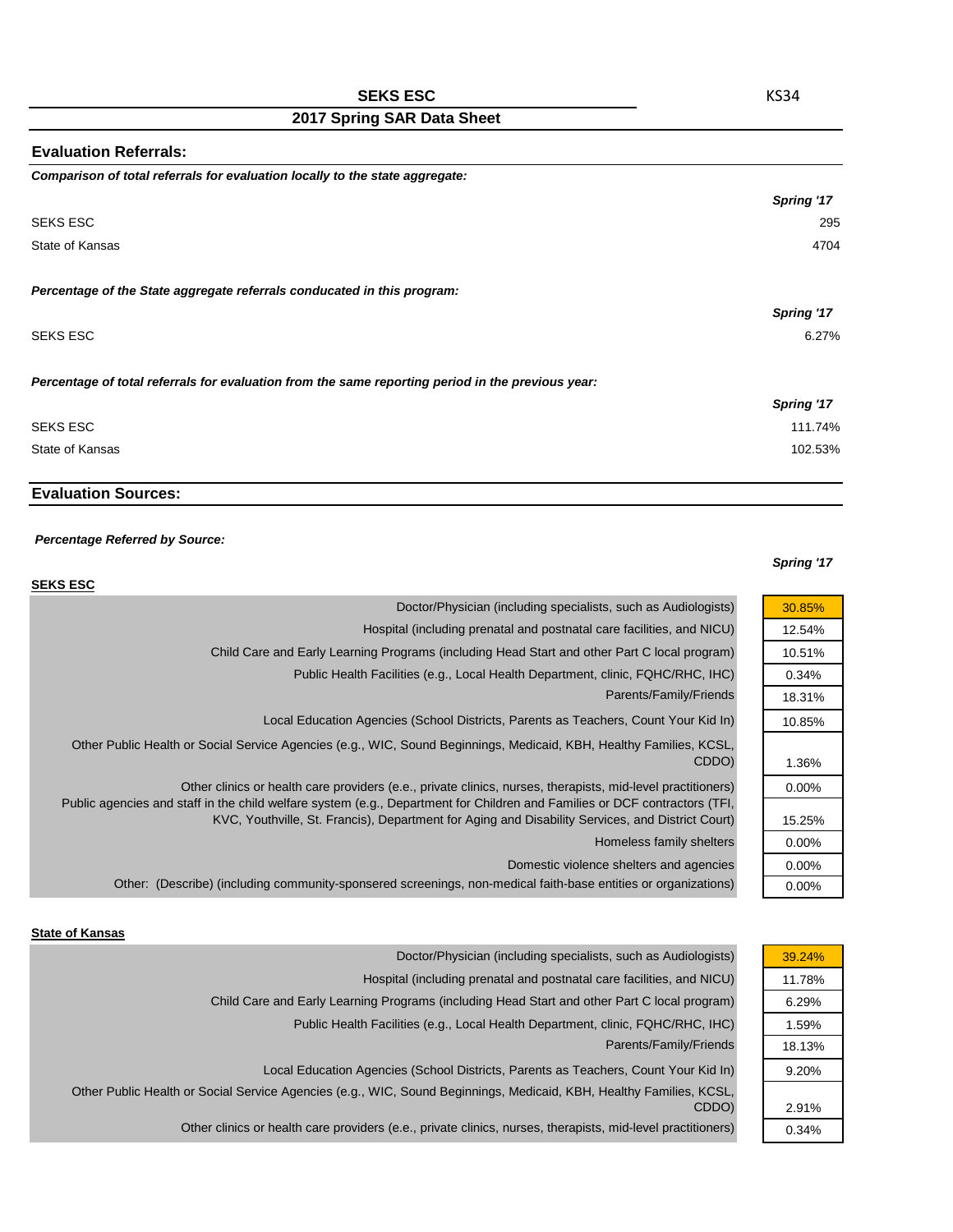| KVC, Youthville, St. Francis), Department for Aging and Disability Services, and District Court)               | 7.99%      |
|----------------------------------------------------------------------------------------------------------------|------------|
| Homeless family shelters                                                                                       | 0.02%      |
| Domestic violence shelters and agencies                                                                        | 0.00%      |
| Other: (Describe) (including community-sponsered screenings, non-medical faith-base entities or organizations) | 2.49%      |
| Total referred but not evaluated:                                                                              |            |
|                                                                                                                | Spring '17 |
| <b>SEKS ESC</b>                                                                                                | 73         |
| State of Kansas                                                                                                | 1583       |
| Percentage of referrals that were not evaluated:                                                               |            |
|                                                                                                                | Spring '17 |
| <b>SEKS ESC</b>                                                                                                | 24.75%     |
| State of Kansas                                                                                                | 33.65%     |
| Percentage of reasons for not completing evaluations:                                                          |            |
|                                                                                                                | Spring '17 |
| <b>SEKS ESC</b>                                                                                                |            |
| <b>Family Declined</b>                                                                                         | 41.10%     |
| Moved                                                                                                          | 4.11%      |
| <b>Could Not</b>                                                                                               |            |
| Locate Family                                                                                                  | 16.44%     |
| In Process                                                                                                     | 38.36%     |
| Other                                                                                                          | 0.00%      |
|                                                                                                                |            |
| State of Kansas                                                                                                |            |
| <b>Family Declined</b>                                                                                         | 24.64%     |

In Process  $\frac{49.59\%}{0.00\%}$ *Percentage of referrals not meeting seven-day timeline:*

Moved 3.60%

 $0.00%$ 

Locate Family 22.17%

Could Not

| reluctingle of referrals not integrity sever use uniquitie.   |            |
|---------------------------------------------------------------|------------|
|                                                               | Spring '17 |
| SEKS ESC                                                      | $0.00\%$   |
| State of Kansas                                               | $0.00\%$   |
| Percentage of IFSPs not developed within the 45-day timeline: |            |
|                                                               | Spring '17 |
| <b>SEKS ESC</b>                                               | 11.63%     |
| State of Kansas                                               | 19.17%     |
|                                                               |            |

### **Local Program Proportionate Size Comparison:**

**Timelines:**

| <b>Six-Month Cumulative Count</b> |            |
|-----------------------------------|------------|
|                                   | Spring '17 |
| <b>SEKS ESC</b>                   | 424        |
| State of Kansas                   | 7314       |